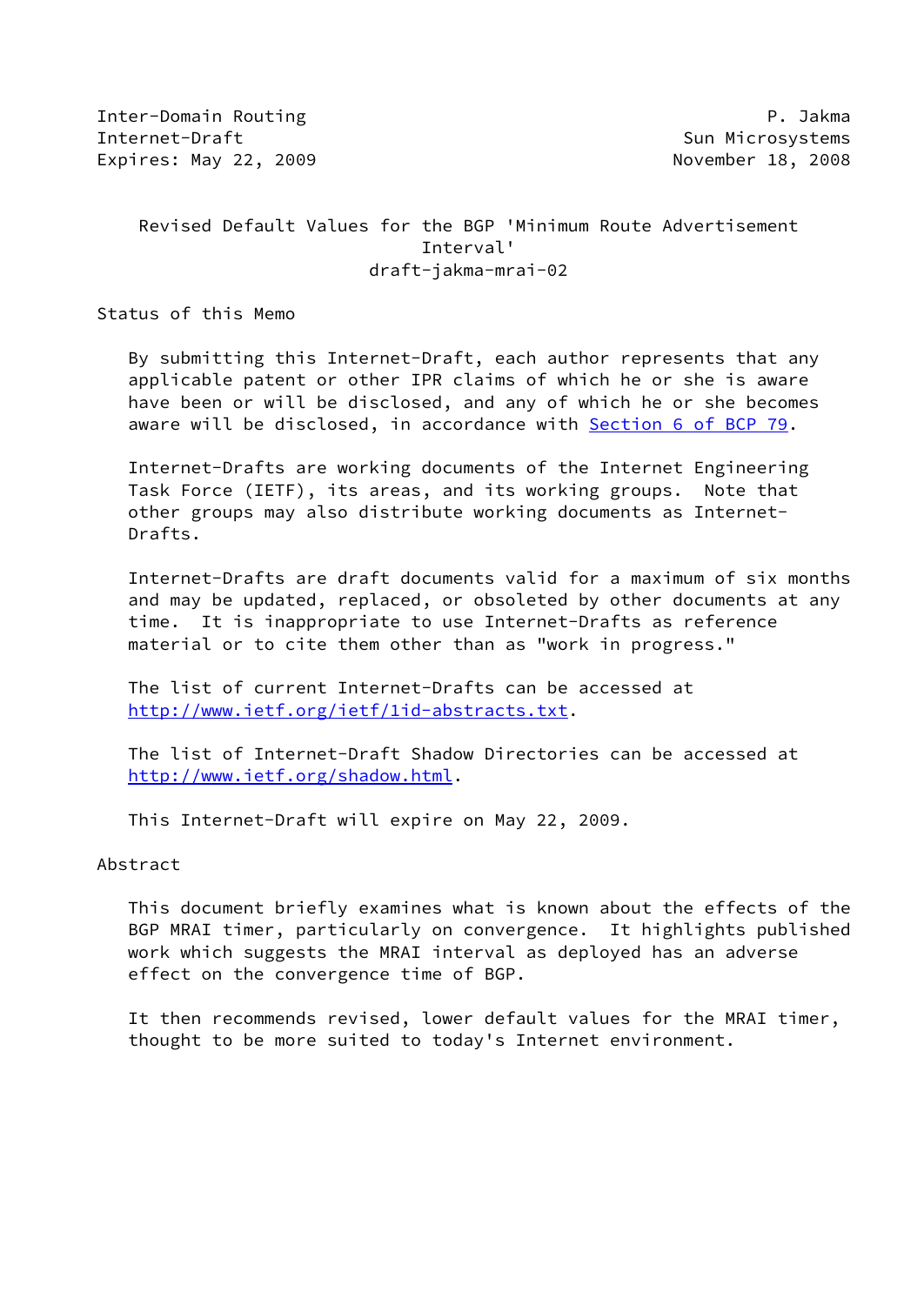Internet-Draft BGP MRAI Timer Value Recommendations November 2008

# Table of Contents

| 2.                                                                |  |
|-------------------------------------------------------------------|--|
| 2.1.                                                              |  |
| Known effects of the MRAI timer on convergence $\cdots$ 3<br>2.2. |  |
| 2.3. Interaction with Flap-Damping 4                              |  |
| 2.4. Current Status of the MRAI 4                                 |  |
| Risk Evaluation in the Choice of MRAI Time $\cdots$ 5<br>3.       |  |
| 4.                                                                |  |
| 5.                                                                |  |
| 6.                                                                |  |
| 7.                                                                |  |
| 8.                                                                |  |
|                                                                   |  |
| 8.2. Informative References 7                                     |  |
|                                                                   |  |
| Intellectual Property and Copyright Statements 9                  |  |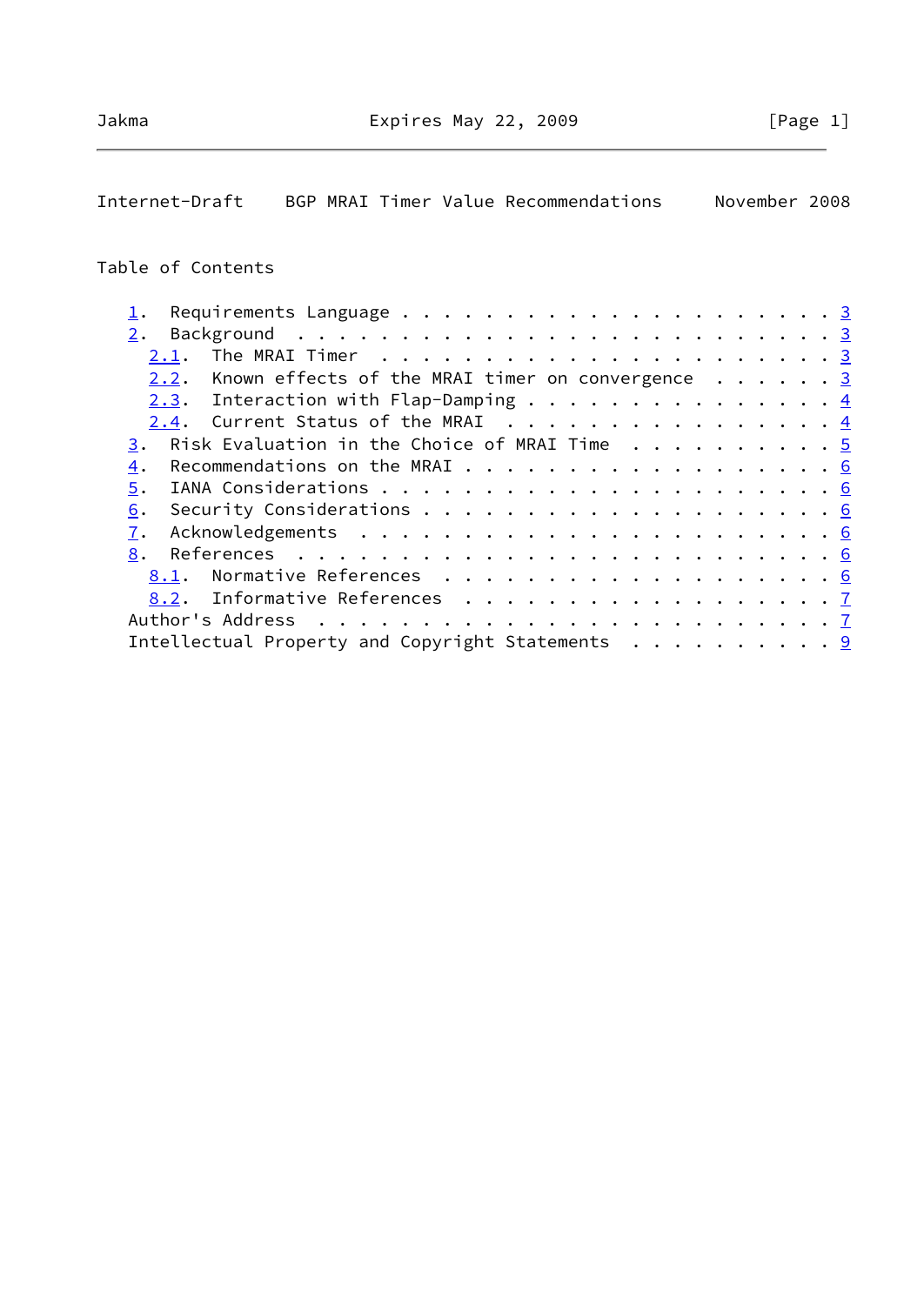Jakma Expires May 22, 2009 [Page 2]

<span id="page-2-1"></span>Internet-Draft BGP MRAI Timer Value Recommendations November 2008

<span id="page-2-0"></span>[1](#page-2-0). Requirements Language

 The key words "MUST", "MUST NOT", "REQUIRED", "SHALL", "SHALL NOT", "SHOULD", "SHOULD NOT", "RECOMMENDED", "MAY", and "OPTIONAL" in this document are to be interpreted as described in [\[RFC2119](https://datatracker.ietf.org/doc/pdf/rfc2119)].

<span id="page-2-2"></span>[2](#page-2-2). Background

The proper functioning of the  $[BCP]$  routing protocol is of great importance to the Internet. Issues regarding matters of its stability and convergence have been documented widely, such as in [\[BGP-STAB](#page-6-8)], [\[bgp-converge](#page-7-0)] and [\[Potaroo0607](#page-7-1)].

 One such issue is the effect of 'Minimum Route Advertisement Interval' (MRAI).

<span id="page-2-3"></span>[2.1](#page-2-3). The MRAI Timer

 The Minimum Route Advertisement Interval (MRAI) timer is specified in [RFC4271](https://datatracker.ietf.org/doc/pdf/rfc4271) [\[BGP](#page-6-7)]. This timer acts to rate-limit updates, on a perdestination basis.  $[BGP]$  suggests values of 30s and 5s for this interval for eBGP and iBGP respectively. The MRAI must also be applied to withdrawals according to  $RFC4271$   $[BGP]$  $[BGP]$ , a change from the earlier [RFC1771](https://datatracker.ietf.org/doc/pdf/rfc1771).

 Some implementations apply this rate-limiting on a per-peer basis, presumably an adequate approximation. Some implementations apply it to withdrawal methods (often called "WRATE" in the literature). Some implementations do not apply MRAI at all.

<span id="page-2-4"></span>[2.2](#page-2-4). Known effects of the MRAI timer on convergence

 The MRAI timer serves to suppress messages which BGP would otherwise send out to describe transitory states, and so allow BGP to converge with significantly fewer messages sent. This beneficial effect of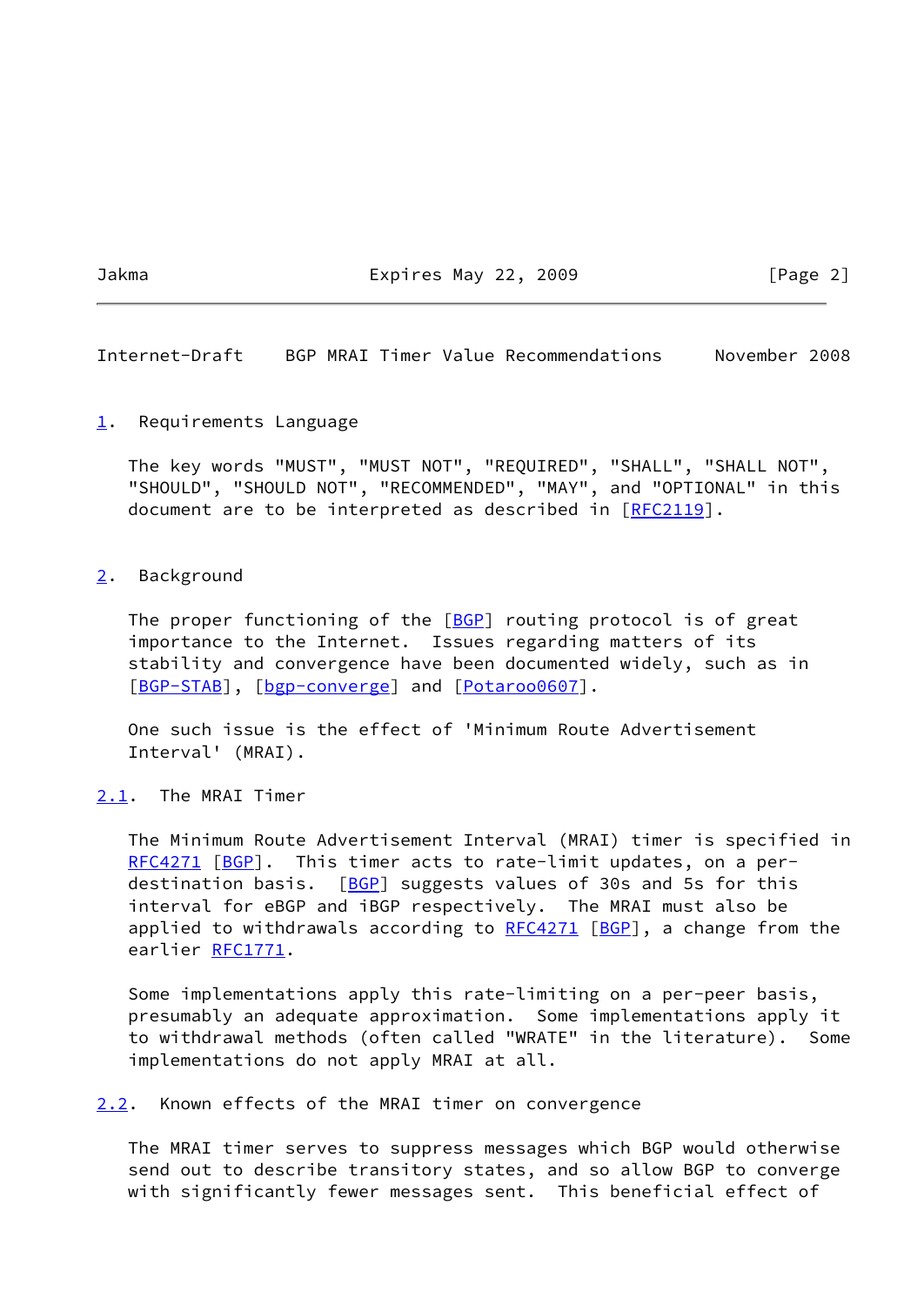the MRAI timer, in terms of # of messages, increases as the timer is increased until an optimum value is reached, after which the beneficial effect stabilises. [[bgp-converge\]](#page-7-0) [\[mrai-final\]](#page-7-2)

 In terms of convergence time, a similar beneficial effect is seen as the MRAI increases to near the same optimum value. However as the timer value is increased past this point, the convergence time increases again linearly. The scale of this increase is significantly worse with WRATE, i.e. applying the MRAI to withdrawals has an adverse effect on BGP convergence time. [\[bgp-converge](#page-7-0)] [\[mrai-final\]](#page-7-2)

Jakma **Expires May 22, 2009** [Page 3]

<span id="page-3-1"></span>Internet-Draft BGP MRAI Timer Value Recommendations November 2008

 The optimum MRAI timer value is dependent on several factors, most particularly the topology in its layout and propagation times. The optimum value will differ between different subsets of the Internet. [\[mrai-final\]](#page-7-2)

 It is believed to be infeasible to try directly calculate this value. However a useful approximation can be made from the diameter of the topology if it is known, along with some assumptions about the the topology, such as the latency between nodes. [*mrai-internet*]

 The interaction between extensions to BGP designed to improve convergence, such as those that allow propagation of additional and/or backup paths, and the MRAI timer is as yet unknown. However, it seems reasonable to speculate these extensions might have the effect of leading to a lower optimum MRAI than would be indicated by an approximation based on the diameter of the BGP topology. Further work on these questions would be useful.

#### <span id="page-3-0"></span>[2.3](#page-3-0). Interaction with Flap-Damping

 As the MRAI helps eliminate some updates, it interacts with flap- damping [\[BGP-DAMP](#page-7-4)]. The lower the MRAI timer, the greater the risk of crossing below the threshold of the optimum value. If that threshold is crossed, there will be an increased number of updates somewhere within the BGP system, and hence an increased risk of paths being dampened which otherwise would not.

 So, in presence of significant flap-damping deployment and given the uncertainty of what the optimum is, it is reasonable to err towards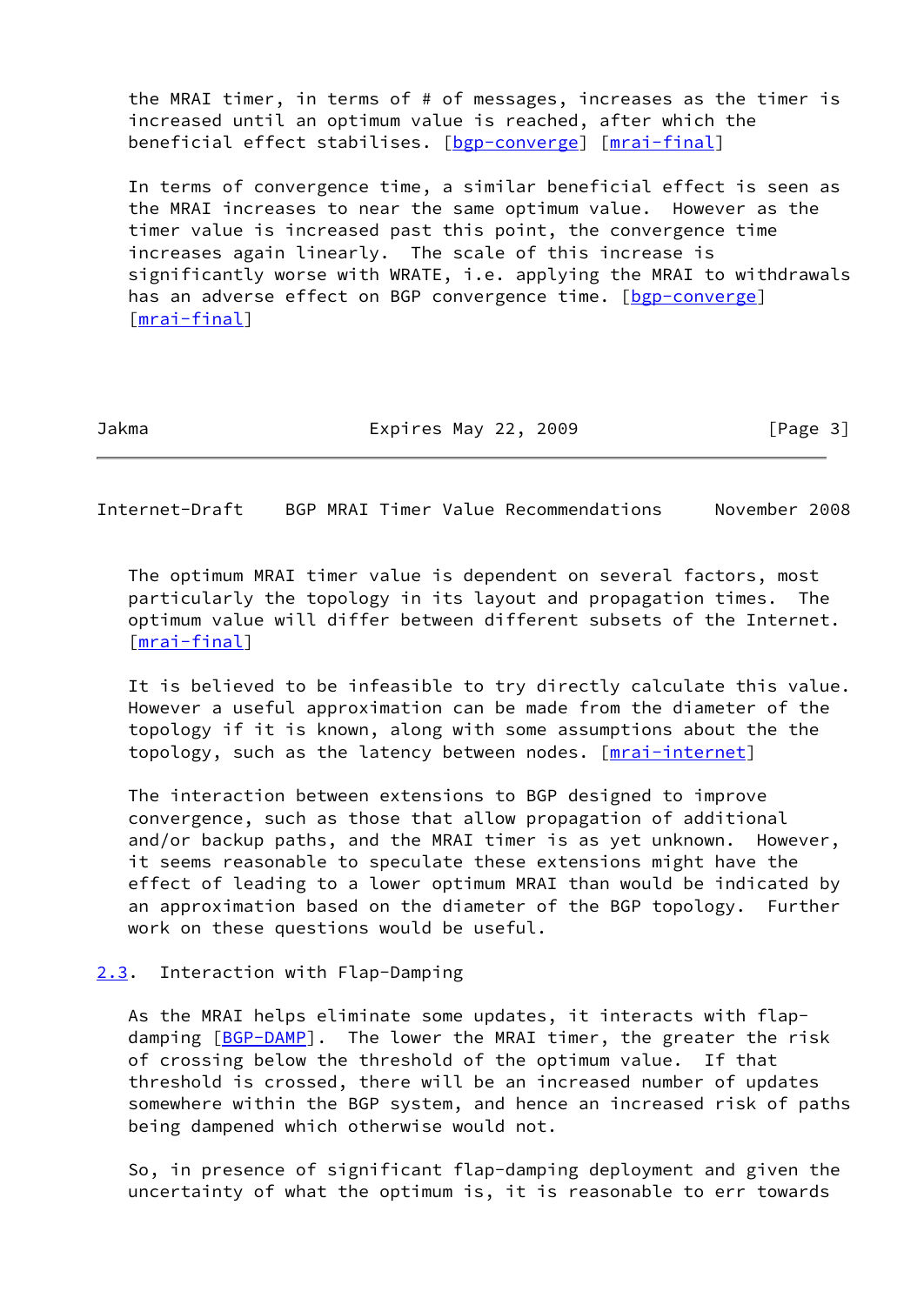selecting a value of the MRAI timer significantly higher than the optimum.

 However, given that flap-damping increasingly is discouraged [\[RIPE-378](#page-7-5)] in Internet routing, this particular need to be conservative in the choice of MRAI timer value may be less important.

<span id="page-4-0"></span>[2.4](#page-4-0). Current Status of the MRAI

 The current recommended value of 30s may be far higher than is optimal for the Internet, based on observations of certain parameters related to its topology. In [\[mrai-final\]](#page-7-2) it is suggested that the optimal value may be between 5s ('semi-safe') to 15s ('safe'). The estimation of the 'safe' value here is of no relevance if WRATE is universally deployed, as in such a case the 'semi-safe' value will be the same as the 'safe' value. Further empirical work by the same authors [\[mrai-internet](#page-7-3)] suggests that the optimal, Internet MRAI may be below 5s.

Jakma Expires May 22, 2009 [Page 4]

<span id="page-4-2"></span>Internet-Draft BGP MRAI Timer Value Recommendations November 2008

Further, [\[BGP-STAB](#page-6-8)] and [\[Potaroo0607](#page-7-1)] argue that operational conditions (e.g. different routers using different MRAI values) mean the MRAI is having an adverse effect even on the number of messages sent, and so further exacerbating convergence problems in the global BGP system, such as path hunting. The [\[BGP-STAB](#page-6-8)] document goes further still and argues that MRAI be deprecated in favour of some better way of damping BGP UPDATES, however there are no clear proposals before the IDR as of this writing for such changes to BGP.

<span id="page-4-1"></span>[3](#page-4-1). Risk Evaluation in the Choice of MRAI Time

 Though there is an optimum value for the MRAI, it's unlikely that it can be determined empirically or otherwise for the general Internet. It may even not be possible, as the optimum MRAI will differ for different subsets of the Internet. Some degree of guesstimation at a reasonable value for the MRAI is required, which is an exercise in risk; whether to err towards fast convergence at the risk of a disproportionate increase in BGP messaging, or to err to the side of an optimal number of messages at the expense of convergence.

Arguably, economising on bandwidth and control-plane processing power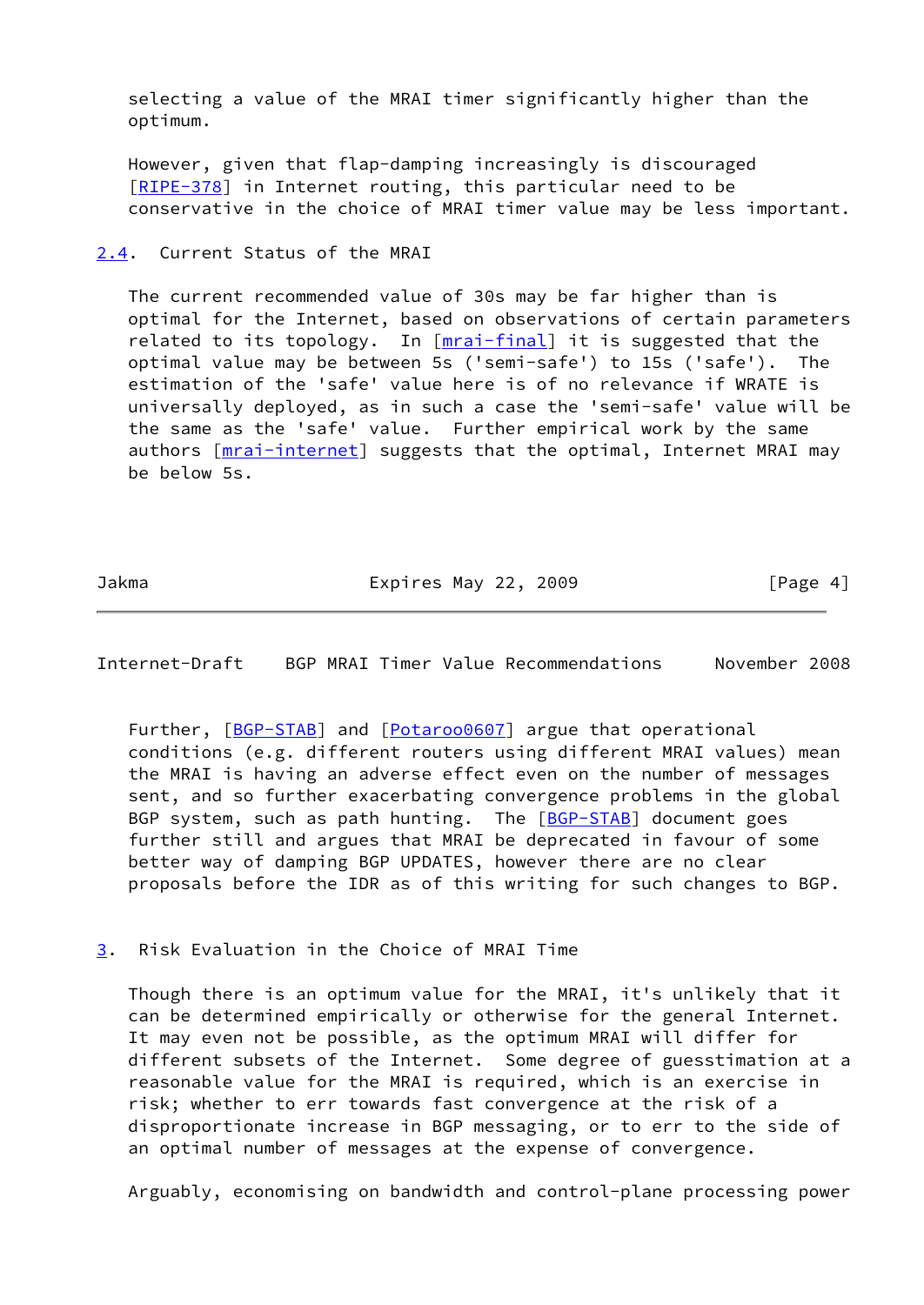is of less importance than the convergence time of BGP, compared to times past. Presuming this, any new recommendations for the MRAI should seek to err slightly to the side of convergence, rather than erring towards minimising BGP traffic.

 Further, if we assume most implementations apply the MRAI to withdrawals, then the Internet BGP topology effectively is WRATE- enabled, and [\[mrai-final\]](#page-7-2) suggests there is even less benefit to erring toward a higher MRAI.

 There may be risks in mismatched MRAI values between speakers in an AS as revised MRAI values are deployed. The MRAI values in [RFC4271](https://datatracker.ietf.org/doc/pdf/rfc4271) [\[BGP](#page-6-7)] were deliberately specified to be lower for iBGP than for eBGP, so as to allow interior routing to converge while minimising the effect on eBGP state. So with mismatched values there is an increased risk that the external stability of an AS's routes would be affected by transient, internal states.

 This last risk suggests that the existing iBGP/VPN values should be the lower-bound for any conservative revision of the eBGP MRAI value.

 The most definite risk of lowering the MRAI is the increased risk of flap-damping, if the value is set too much below the optimum. Therefore, taking into account estimations of that optimum is required. That said, at least one BGP implementation by default does not apply any MRAI at all.

Jakma Expires May 22, 2009 [Page 5]

<span id="page-5-1"></span>Internet-Draft BGP MRAI Timer Value Recommendations November 2008

### <span id="page-5-0"></span>[4](#page-5-0). Recommendations on the MRAI

 The suggested default values for the MinRouteAdvertisementIntervalTimer given in [RFC4271](https://datatracker.ietf.org/doc/pdf/rfc4271) [\[BGP](#page-6-7)] are revised to be 5s or less for eBGP connections, and 1s or less for iBGP connections, for use on Internet topologies.

 These values may not be suitable for topologies which differ from the Internet, be that in scale, arrangement or otherwise. Such non- Internet, BGP topologies likely would have lower optimum values, assuming they are always significantly smaller in scale than the Internet BGP topology. Hence, implementations SHOULD allow the MRAI value to be configured administratively on a per-AFI/SAFI basis, as well as a per-peer basis.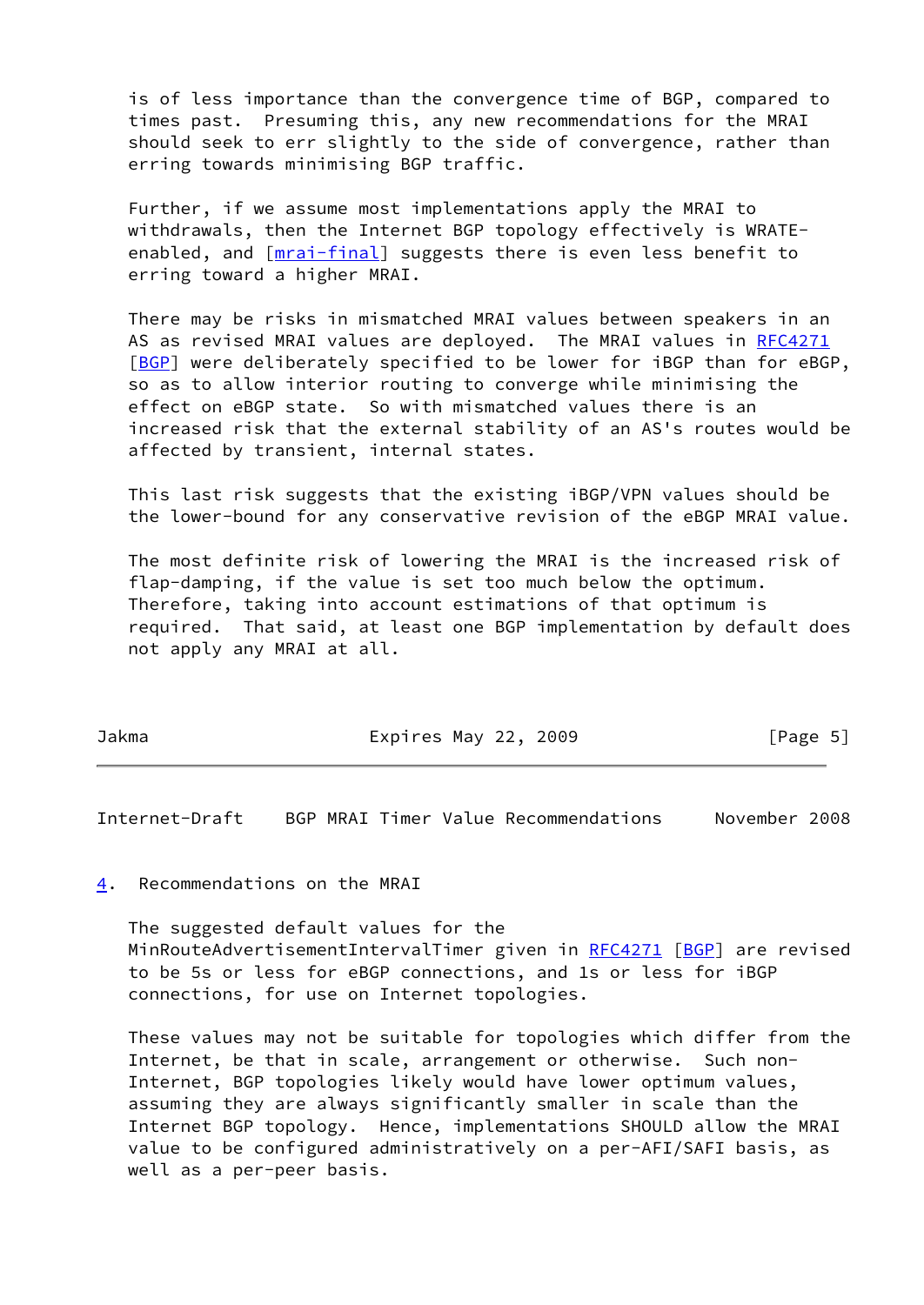Given the beneficial effects on convergence time, implementations MAY exempt withdrawals from the MRAI timer.

<span id="page-6-0"></span>[5](#page-6-0). IANA Considerations

There are no requests made to IANA in this document.

<span id="page-6-1"></span>[6](#page-6-1). Security Considerations

This document raises no new security considerations.

<span id="page-6-2"></span>[7](#page-6-2). Acknowledgements

 The author would like to thank Manav Bhatia for his helpful review and comments; as well as Robert Raszuk, Samita Chakrabarti, Danny McPherson and Jeffrey Haas for their useful comments; dissenting or otherwise.

 The authors of the cited documents are thanked for their contributions to the understanding of BGP, of which this document is a simple summary.

- <span id="page-6-3"></span>[8](#page-6-3). References
- <span id="page-6-7"></span><span id="page-6-4"></span>[8.1](#page-6-4). Normative References
	- [BGP] Rekhter, Y., Li, T., and S. Hares, "A Border Gateway Protocol 4 (BGP-4)", [RFC 4271](https://datatracker.ietf.org/doc/pdf/rfc4271), January 2006.

| Jakma | Expires May 22, 2009 | [Page 6] |
|-------|----------------------|----------|
|-------|----------------------|----------|

<span id="page-6-6"></span>Internet-Draft BGP MRAI Timer Value Recommendations November 2008

 [RFC2119] Bradner, S., "Key words for use in RFCs to Indicate Requirement Levels", [RFC 2119](https://datatracker.ietf.org/doc/pdf/rfc2119), [BCP 14](https://datatracker.ietf.org/doc/pdf/bcp14), February 2001.

<span id="page-6-5"></span>[8.2](#page-6-5). Informative References

<span id="page-6-8"></span>[BGP-STAB]

 Li, T. and G. Huston, "BGP Stability Improvements", I-D [draft-li-bgp-stability](https://datatracker.ietf.org/doc/pdf/draft-li-bgp-stability), June 2007.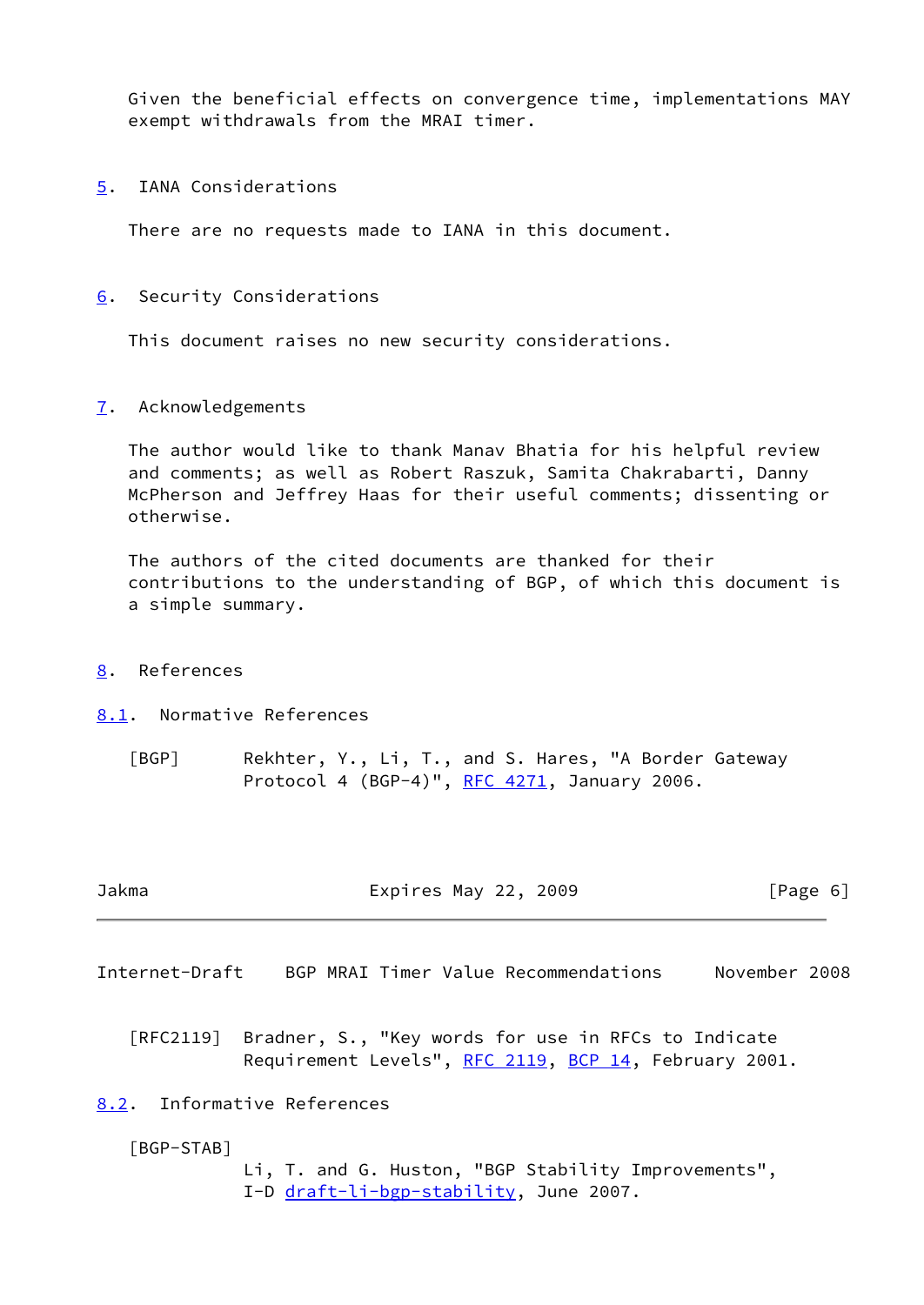<span id="page-7-4"></span>[BGP-DAMP]

 Villamizar, C., Chandra, R., and R. Govindan, "BGP Route Flap Damping", [RFC 2439](https://datatracker.ietf.org/doc/pdf/rfc2439), November 1998.

#### <span id="page-7-1"></span>[Potaroo0607]

 Huston, G., "Damping BGP", June 2007, <[http://www.potaroo.net/ispcol/2007-06/dampbgp.html>](http://www.potaroo.net/ispcol/2007-06/dampbgp.html).

#### <span id="page-7-5"></span>[RIPE-378]

 Smith, P. and P. Panigl, "RIPE RRG: Recommendations on Route-flap Damping", May 2006, <<http://www.ripe.net/docs/ripe-378.html>>.

#### <span id="page-7-0"></span>[bgp-converge]

 Griffin, T. and B. Premore, "An Experimental Analysis of BGP Convergence Time", In Proceedings of ICNP pages 53-61, November 2001, <[http://www.ssfnet.org/Papers/icnp-2001.pdf>](http://www.ssfnet.org/Papers/icnp-2001.pdf).

#### <span id="page-7-2"></span>[mrai-final]

 Qiu, J., Hao, R., and X. Li, "An Experimental Study of the BGP Rate-limiting Timer", Bell Labs Technical Memo ITD-03- 44604H, June 2003, <[http://www.net-glyph.org/~qiu/public\\_html/](http://www.net-glyph.org/~qiu/public_html/mrai_final.pdf) [mrai\\_final.pdf](http://www.net-glyph.org/~qiu/public_html/mrai_final.pdf)>.

### <span id="page-7-3"></span>[mrai-internet]

 Qiu, J., Hao, R., and X. Li, "The Optimal Rate-Limiting Timer of BGP for Routing Convergence", IEICE TRANS. Comm. Vol.E88-B, No. 4, April 2005, <[http://rio.ecs.umass.edu/~jqiu/mrai\\_journal.pdf>](http://rio.ecs.umass.edu/~jqiu/mrai_journal.pdf).

Jakma **Expires May 22, 2009** [Page 7]

Internet-Draft BGP MRAI Timer Value Recommendations November 2008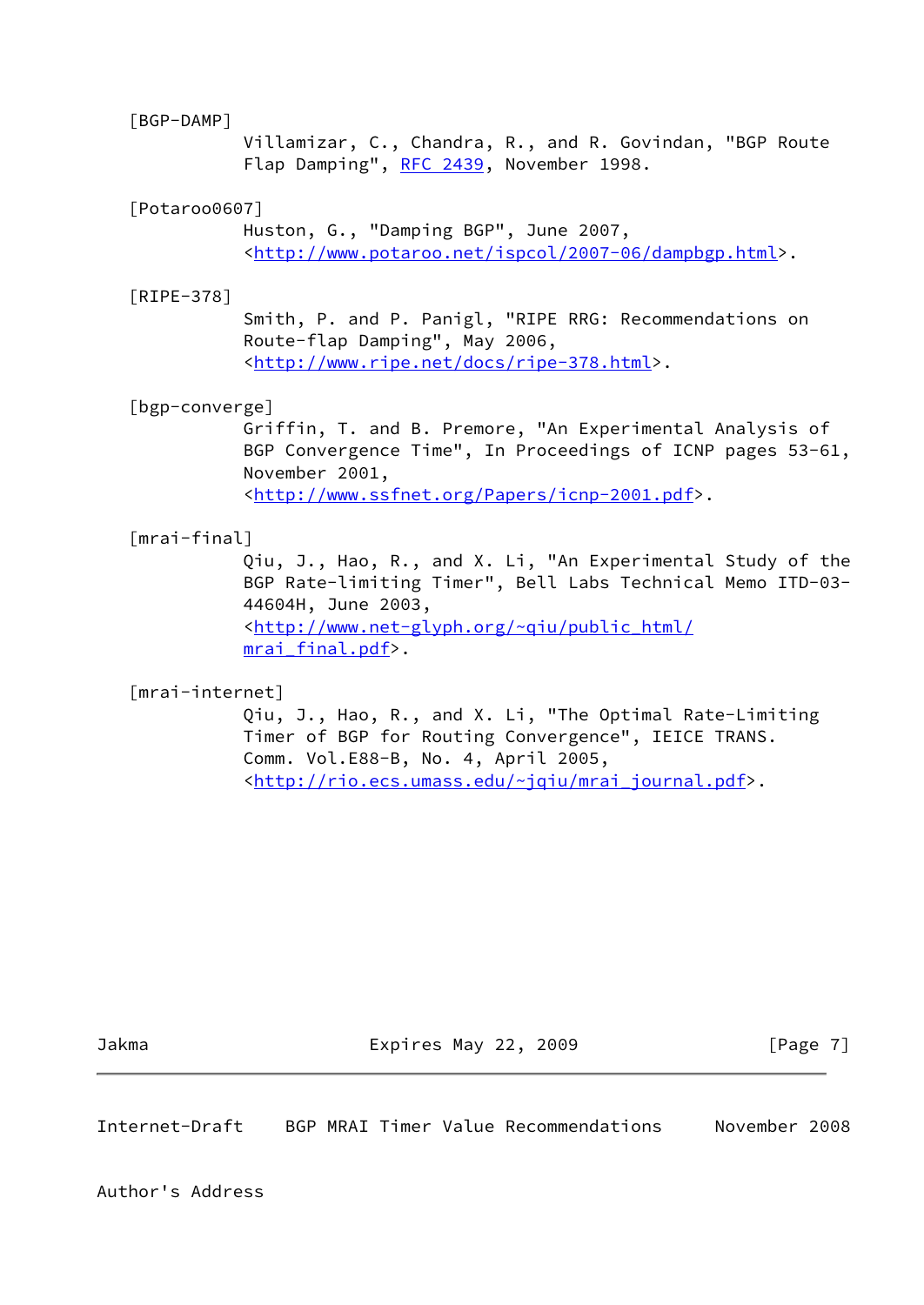Paul Jakma Sun Microsystems Springfield Linlithgow, West Lothian EH49 7LR Scotland

 Phone: +44 1506 673150 Email: paul.jakma@sun.com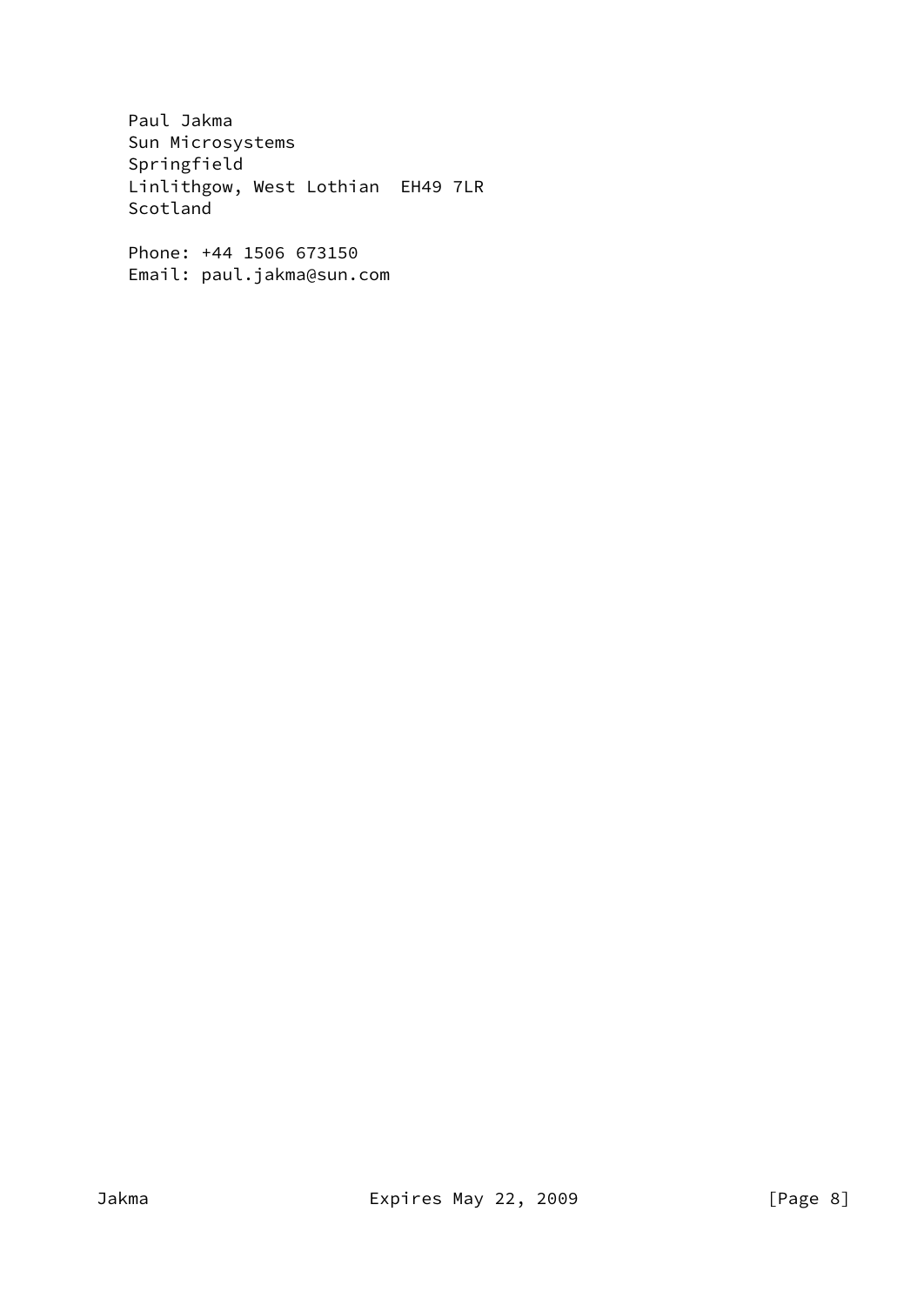<span id="page-9-0"></span>Internet-Draft BGP MRAI Timer Value Recommendations November 2008

Full Copyright Statement

Copyright (C) The IETF Trust (2008).

 This document is subject to the rights, licenses and restrictions contained in  $BCP$  78, and except as set forth therein, the authors retain all their rights.

 This document and the information contained herein are provided on an "AS IS" basis and THE CONTRIBUTOR, THE ORGANIZATION HE/SHE REPRESENTS OR IS SPONSORED BY (IF ANY), THE INTERNET SOCIETY, THE IETF TRUST AND THE INTERNET ENGINEERING TASK FORCE DISCLAIM ALL WARRANTIES, EXPRESS OR IMPLIED, INCLUDING BUT NOT LIMITED TO ANY WARRANTY THAT THE USE OF THE INFORMATION HEREIN WILL NOT INFRINGE ANY RIGHTS OR ANY IMPLIED WARRANTIES OF MERCHANTABILITY OR FITNESS FOR A PARTICULAR PURPOSE.

Intellectual Property

 The IETF takes no position regarding the validity or scope of any Intellectual Property Rights or other rights that might be claimed to pertain to the implementation or use of the technology described in this document or the extent to which any license under such rights might or might not be available; nor does it represent that it has made any independent effort to identify any such rights. Information on the procedures with respect to rights in RFC documents can be found in [BCP 78](https://datatracker.ietf.org/doc/pdf/bcp78) and [BCP 79](https://datatracker.ietf.org/doc/pdf/bcp79).

 Copies of IPR disclosures made to the IETF Secretariat and any assurances of licenses to be made available, or the result of an attempt made to obtain a general license or permission for the use of such proprietary rights by implementers or users of this specification can be obtained from the IETF on-line IPR repository at <http://www.ietf.org/ipr>.

 The IETF invites any interested party to bring to its attention any copyrights, patents or patent applications, or other proprietary rights that may cover technology that may be required to implement this standard. Please address the information to the IETF at ietf-ipr@ietf.org.